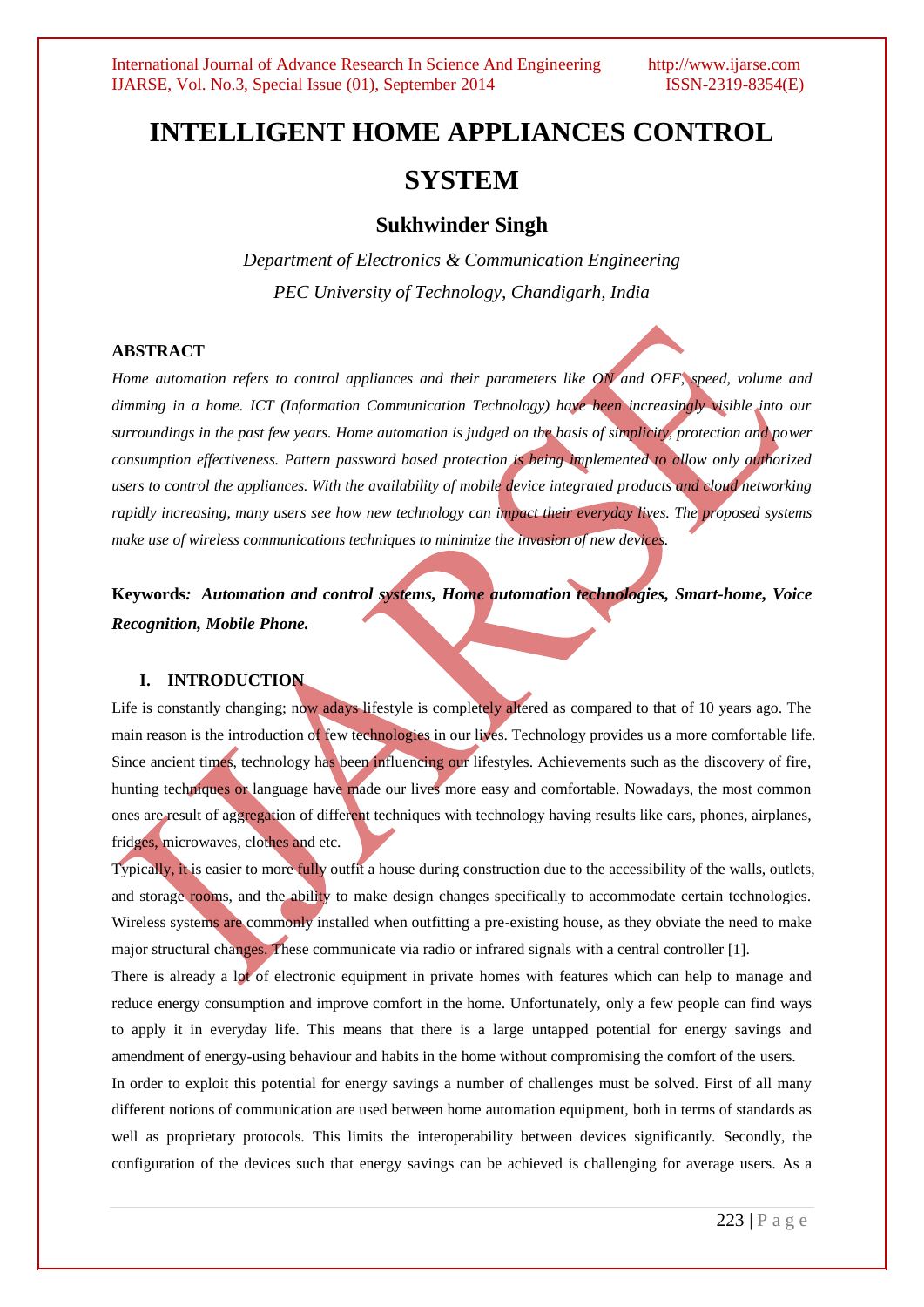#### International Journal of Advance Research In Science And Engineering http://www.ijarse.com IJARSE, Vol. No.3, Special Issue (01), September 2014 ISSN-2319-8354(E)

consequence costs for installation and reconfiguration can be prohibitive. The high cost of the majority of home automation devices is also a limitation at the moment, but experience from the electronics industry shows that once the quantity of products go up, the prices for these products will decline substantially[2].



**Fig. 1: General Home Automation Schema** 

**II. PROPOSED SYSTEM**

# In this paper we discuss proposed Home Automation system that provides a perfect example for the integration of smart mobile phones, cloud networking, power-line communication, and wireless communication to equip a home with remote controlled appliances, garages, lights, air conditioner and similar devices. This project covers mobile phone application, handheld wireless remote, and PC program to provide user interface for the home automation. The home automation system differs from other systems by allowing the user to operate the system without the dependency of a mobile carrier or Internet connection via the in-home wireless remote [3]. This system is cheap, expandable allowing a variety of devices to be controlled and can be produced in mass number on a larger scale.

Home Automation is the domestic from of the automation of corporate buildings. Home automation may include centralized control of brightness of lighting, controlling on/off of lighting, heating, ventilation and air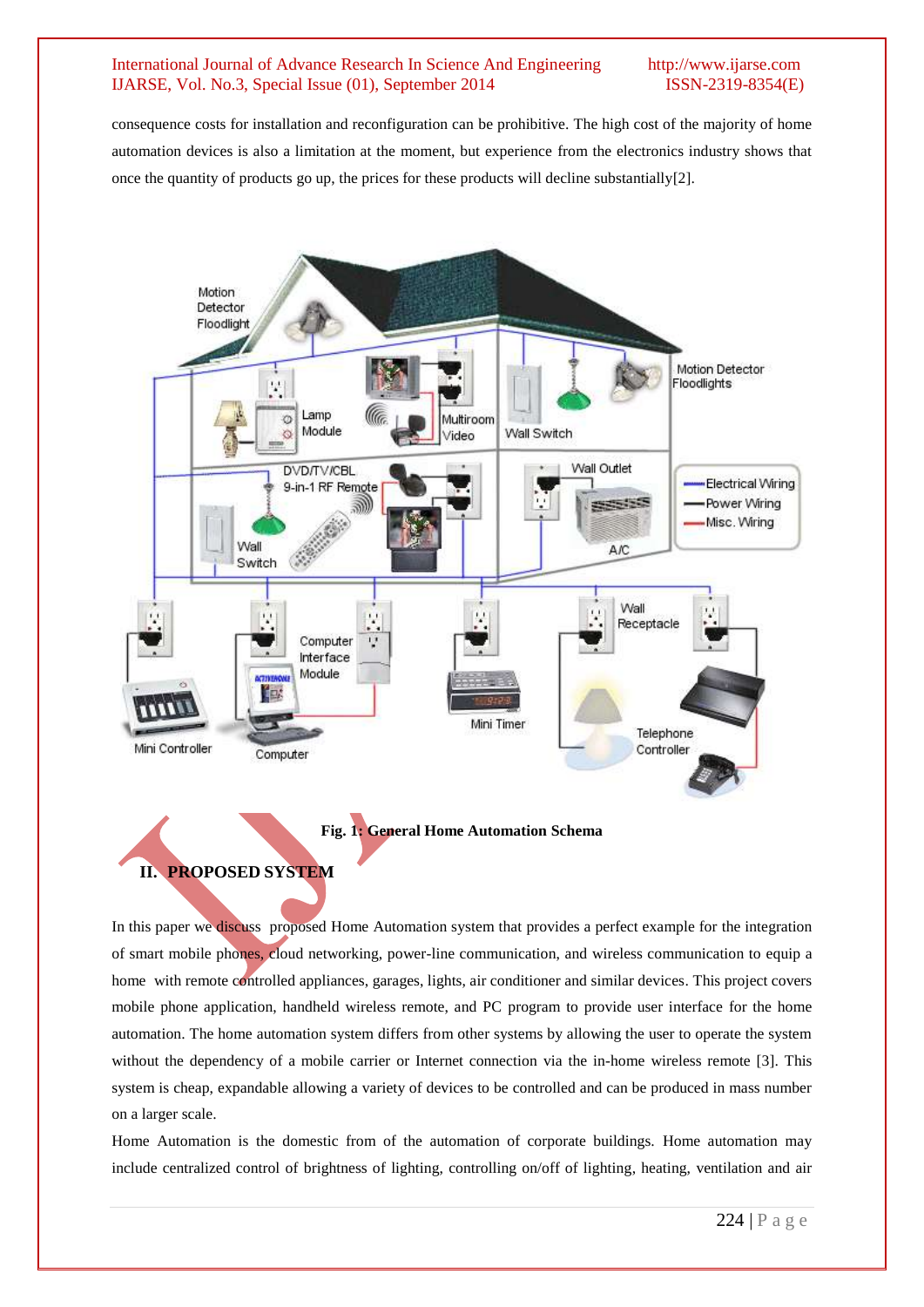#### International Journal of Advance Research In Science And Engineering http://www.ijarse.com IJARSE, Vol. No.3, Special Issue (01), September 2014 ISSN-2319-8354(E)

conditioning, appliances, alarm systems, and other systems, to provide more convenience, comfort, energy efficiency and security. A home automation system integrates different utility devices in a house with each other through wired or wireless electronic systems. The techniques employed in home automation include those in building automation as well as the



control of domestic activities, such as TV, fan, electric tubes, refrigerator and washing machine. The system allows the user to keep track of appliances and lights in their home from anywhere in the world through an internet connection on mobile devices. It also allows the user to control the automated system within their home through a remote. The wireless remote has main control over the system; therefore if the remote is active, any mobile device will not be able to control the units in the home. This design prevents from the android, PC, and